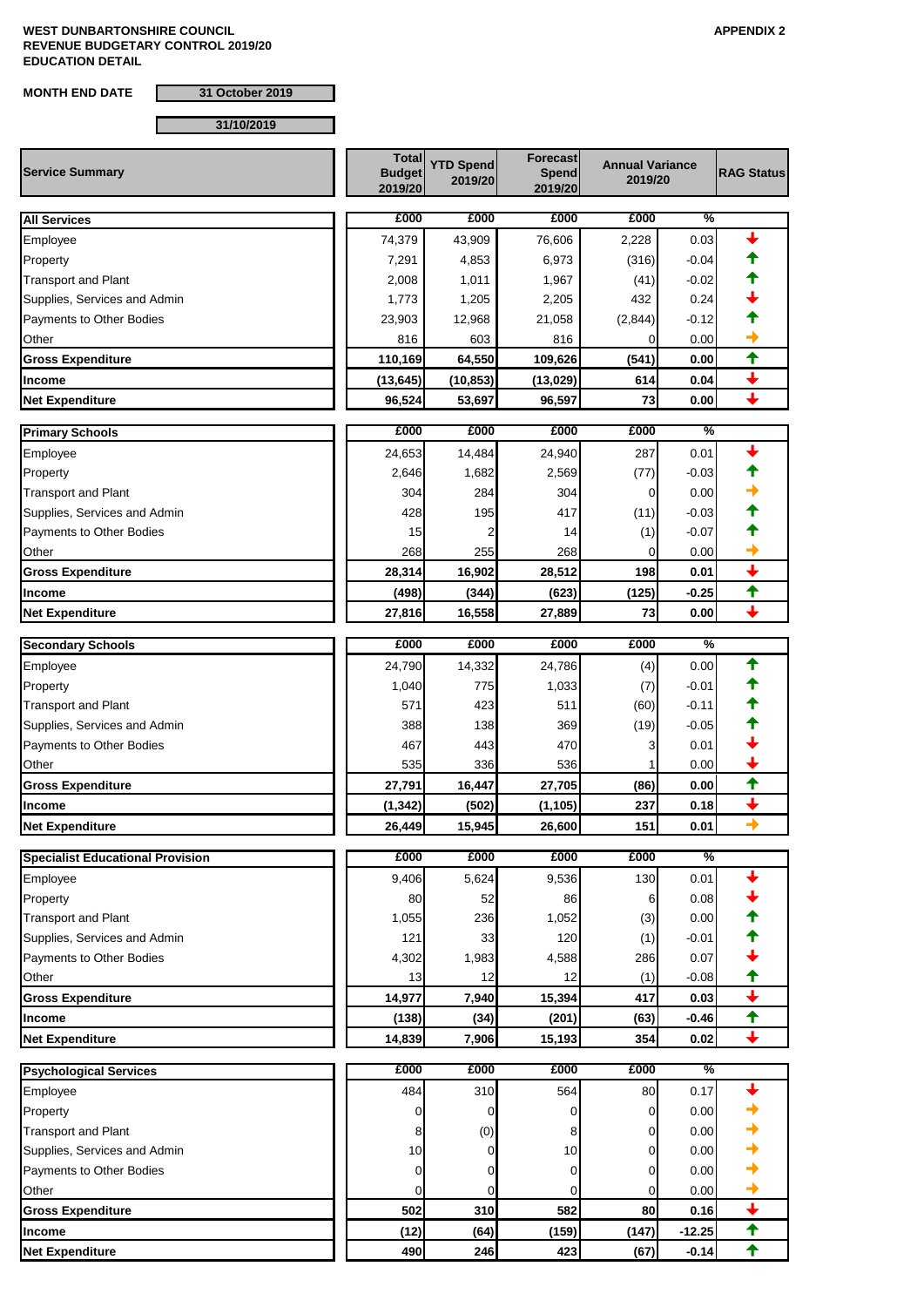**MONTH END DATE 31 October 2019**

**31/10/2019**

| <b>Service Summary</b>                     | <b>Total</b><br><b>Budget</b><br>2019/20 | <b>YTD Spend</b><br>2019/20 | Forecast<br><b>Spend</b><br>2019/20 | <b>Annual Variance</b><br>2019/20 |              | <b>RAG Status</b>        |
|--------------------------------------------|------------------------------------------|-----------------------------|-------------------------------------|-----------------------------------|--------------|--------------------------|
| <b>Sports Development / Active Schools</b> | £000                                     | £000                        | £000                                | £000                              | %            |                          |
| Employee                                   | 0                                        | 0                           | 0                                   | $\mathbf 0$                       | 0.00         | →                        |
| Property                                   | 0                                        | 0                           | 0                                   | 0                                 | 0.00         |                          |
| <b>Transport and Plant</b>                 | 0                                        | 0                           | 0                                   | 0                                 | 0.00         |                          |
| Supplies, Services and Admin               | 0                                        | 0                           | 0                                   | 0                                 | 0.00         |                          |
| Payments to Other Bodies                   | 844                                      | 492                         | 844                                 | 0                                 | 0.00         |                          |
| Other                                      | 0                                        | 0                           | 0                                   | 0                                 | 0.00         |                          |
| <b>Gross Expenditure</b>                   | 844                                      | 492                         | 844                                 | $\bf{0}$                          | 0.00         | $\rightarrow$            |
| <b>Income</b>                              | (264)                                    | (182)                       | (264)                               | $\bf{0}$                          | 0.00         | $\rightarrow$            |
| <b>Net Expenditure</b>                     | 580                                      | 310                         | 580                                 | $\bf{0}$                          | 0.00         | $\rightarrow$            |
|                                            | £000                                     | £000                        | £000                                | £000                              | %            |                          |
| <b>Early Education</b>                     |                                          |                             |                                     |                                   | $-0.01$      | ✦                        |
| Employee                                   | 11,732<br>199                            | 5,062<br>63                 | 11,565<br>192                       | (167)                             | $-0.04$      |                          |
| Property<br><b>Transport and Plant</b>     | 11                                       | 6                           | 9                                   | (7)<br>(2)                        | $-0.18$      |                          |
| Supplies, Services and Admin               | 533                                      | 256                         | 533                                 | 0                                 | 0.00         |                          |
| Payments to Other Bodies                   | 1,849                                    | 1,171                       | 1,849                               | 0                                 | 0.00         |                          |
| Other                                      | ი                                        | 0                           | 0                                   | 0                                 | 0.00         |                          |
| <b>Gross Expenditure</b>                   | 14,324                                   | 6,558                       | 14,148                              | (176)                             | $-0.01$      | ✦                        |
| <b>Income</b>                              | (5,979)                                  | (6,003)                     | (6, 012)                            | (33)                              | $-0.01$      | ✦                        |
| <b>Net Expenditure</b>                     | 8,345                                    | 555                         | 8,136                               | (209)                             | $-0.03$      | $\ddot{\textbf{t}}$      |
|                                            |                                          |                             |                                     |                                   |              |                          |
| <b>PPP</b>                                 | £000                                     | £000                        | £000                                | £000                              | %            |                          |
| Employee                                   | 0                                        | 0                           | 0                                   | $\Omega$                          | 0.00         |                          |
| Property                                   | 3,320                                    | 2,268                       | 3,081                               | (239)                             | $-0.07$      |                          |
| <b>Transport and Plant</b>                 | 0                                        | 0                           | 0                                   | 0                                 | 0.00         |                          |
| Supplies, Services and Admin               | 0<br>12,156                              | 0<br>8,348                  | 0                                   | 0                                 | 0.00<br>0.00 |                          |
| Payments to Other Bodies<br>Other          | 0                                        | 0                           | 12,150<br>0                         | (6)<br>$\Omega$                   | 0.00         |                          |
| <b>Gross Expenditure</b>                   | 15,476                                   | 10,616                      | 15,231                              | (245)                             | $-0.02$      | ✦                        |
| <b>Income</b>                              | (700)                                    | 0                           | (700)                               | 0                                 | 0.00         | $\rightarrow$            |
| <b>Net Expenditure</b>                     | 14,776                                   | 10,616                      | 14,531                              | (245)                             | $-0.02$      | ✦                        |
|                                            |                                          |                             |                                     |                                   |              |                          |
| <b>Curriculum for Excellence</b>           | £000                                     | £000                        | £000                                | £000                              | %            |                          |
| Employee                                   | 0                                        | 0                           | 0                                   | 0                                 | 0.00         | +                        |
| Property                                   | 0                                        | 0                           | 0                                   | 0                                 | 0.00         |                          |
| <b>Transport and Plant</b>                 | 2                                        | 0                           | 2                                   | 0                                 | 0.00         |                          |
| Supplies, Services and Admin               | 99                                       | 18                          | 99                                  | 0                                 | 0.00         |                          |
| Payments to Other Bodies                   | 81                                       | 61                          | 83                                  | 2                                 | 0.02         |                          |
| Other                                      | 0                                        | 0<br>79                     | 0<br>184                            | 0                                 | 0.00         | $\ddotmark$              |
| <b>Gross Expenditure</b>                   | 182<br>0                                 |                             |                                     | 2                                 | 0.01         | $\rightarrow$            |
| <b>Income</b><br><b>Net Expenditure</b>    |                                          | (2)<br>77                   | (2)<br>182                          | 0<br>$\mathbf 0$                  | 0.00         | $\rightarrow$            |
|                                            | 182                                      |                             |                                     |                                   | 0.00         |                          |
| <b>Central Admin</b>                       | £000                                     | £000                        | £000                                | £000                              | %            |                          |
| Employee                                   | 98                                       | 62                          | 109                                 | 11                                | 0.11         |                          |
| Property                                   | 6                                        | 5                           | 6                                   | 0                                 | 0.00         |                          |
| <b>Transport and Plant</b>                 | 0                                        | 0                           | 0                                   | 0                                 | 0.00         |                          |
| Supplies, Services and Admin               | 128                                      | 94                          | 141                                 | 13                                | 0.10         |                          |
| Payments to Other Bodies                   | 84                                       | 95                          | 95                                  | 11                                | 0.13         |                          |
| Other                                      | 0                                        | 0                           | 0                                   | 0                                 | 0.00         |                          |
| <b>Gross Expenditure</b>                   | 316                                      | 256                         | 351                                 | 35                                | 0.11         | $\overline{\phantom{0}}$ |
| <b>Income</b>                              | (64)                                     | (53)                        | (64)                                | $\mathbf 0$                       | 0.00         | $\rightarrow$            |
| <b>Net Expenditure</b>                     | 252                                      | 203                         | 287                                 | 35                                | 0.14         | $\ddotmark$              |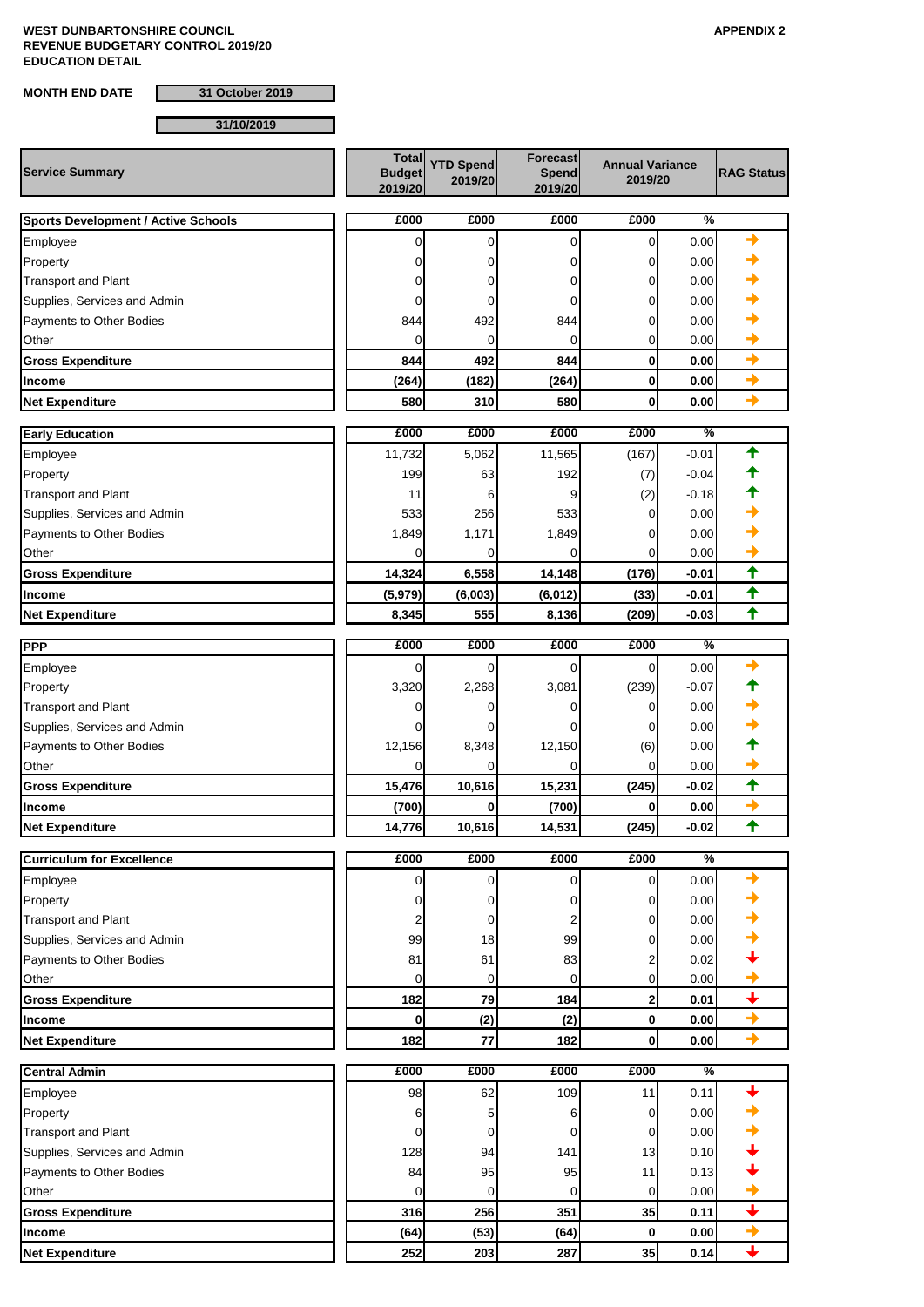**MONTH END DATE 31 October 2019**

**31/10/2019**

| <b>Service Summary</b>                | <b>Total</b><br><b>Budget</b><br>2019/20 | <b>YTD Spend</b><br>2019/20 | <b>Forecast</b><br><b>Spend</b><br>2019/20 | <b>Annual Variance</b><br>2019/20 |                    | <b>RAG Status</b>        |
|---------------------------------------|------------------------------------------|-----------------------------|--------------------------------------------|-----------------------------------|--------------------|--------------------------|
| <b>Workforce CPD</b>                  | £000                                     | £000                        | £000                                       | £000                              | %                  |                          |
| Employee                              | 334                                      | 199                         | 369                                        | 35                                | 0.10               |                          |
| Property                              | 0                                        | 0                           | 0                                          | 0                                 | 0.00               |                          |
| <b>Transport and Plant</b>            |                                          | 0                           |                                            | 0                                 | 0.00               |                          |
| Supplies, Services and Admin          | 22                                       | 10                          | 22                                         | 0                                 | 0.00               |                          |
| Payments to Other Bodies              | 17                                       | 9                           | 17                                         | 0                                 | 0.00               |                          |
| Other                                 | 0                                        | 0                           | 0                                          | 0                                 | 0.00               |                          |
| <b>Gross Expenditure</b>              | 374                                      | 219                         | 409                                        | 35                                | 0.09               | ↓                        |
| Income                                | (34)                                     | $\bf{0}$                    | (53)                                       | (19)                              | $-0.56$            | ✦                        |
| <b>Net Expenditure</b>                | 340                                      | 219                         | 356                                        | 16                                | 0.05               | →                        |
|                                       | £000                                     | £000                        | £000                                       | £000                              | %                  |                          |
| Performance & Improvement             |                                          |                             |                                            |                                   |                    |                          |
| Employee                              | 453                                      | 268                         | 466                                        | 13                                | 0.03               |                          |
| Property                              | 0                                        | 0                           | 0                                          | 0                                 | 0.00               |                          |
| <b>Transport and Plant</b>            |                                          | 0                           | 2<br>0                                     | 0                                 | 0.00               |                          |
| Supplies, Services and Admin          |                                          |                             |                                            | 0                                 | 0.00               |                          |
| Payments to Other Bodies              |                                          | 0<br>O                      | 0<br>$\Omega$                              | 0<br>0                            | 0.00<br>0.00       |                          |
| Other                                 |                                          | 270                         | 468                                        | 13                                |                    | ↓                        |
| <b>Gross Expenditure</b>              | 455                                      |                             |                                            | (26)                              | 0.03               | ✦                        |
| Income<br><b>Net Expenditure</b>      | (25)<br>430                              | (51)<br>219                 | (51)<br>417                                | (13)                              | $-1.04$<br>$-0.03$ | ✦                        |
|                                       |                                          |                             |                                            |                                   |                    |                          |
| <b>Education Development</b>          | £000                                     | £000                        | £000                                       | £000                              | %                  |                          |
| Employee                              | 998                                      | 561                         | 952                                        | (46)                              | $-0.05$            |                          |
| Property                              | 0                                        | 0                           | 0                                          | 0                                 | 0.00               |                          |
| <b>Transport and Plant</b>            | 46                                       | 44                          | 59                                         | 13                                | 0.27               |                          |
| Supplies, Services and Admin          | 21                                       | 11                          | 26                                         | 5                                 | 0.25               |                          |
| Payments to Other Bodies              | 662                                      | 78                          | 662                                        | 0                                 | 0.00               |                          |
| Other                                 | 0                                        | $\mathbf 0$                 | 0                                          | 0                                 | 0.00               |                          |
| <b>Gross Expenditure</b>              | 1,726                                    | 693                         | 1,698                                      | (28)                              | $-0.02$            | ✦                        |
| <b>Income</b>                         | (265)                                    | (123)                       | (268)                                      | (3)                               | $-0.01$            | ✦                        |
| <b>Net Expenditure</b>                | 1,461                                    | 570                         | 1,430                                      | (31)                              | $-0.02$            | $\ddot{\textbf{t}}$      |
| <b>Raising Attainment - Primary</b>   | £000                                     | £000                        | £000                                       | £000                              | $\frac{9}{6}$      |                          |
| Employee                              | 0                                        | 489                         | 489                                        | 489                               | 0.00               |                          |
| Property                              | O                                        | 0                           | 0                                          | 0                                 | 0.00               |                          |
| <b>Transport and Plant</b>            | 0                                        | 2                           | 2                                          | 2                                 | 0.00               |                          |
| Supplies, Services and Admin          | 0                                        | 18                          | 18                                         | 18                                | 0.00               |                          |
| Payments to Other Bodies              | 0                                        | 7                           | 7                                          |                                   | 0.00               |                          |
| Other                                 | 0                                        | 0                           | 0                                          | 0                                 | 0.00               |                          |
| <b>Gross Expenditure</b>              | 0                                        | 516                         | 516                                        | 516                               | 0.00               | $\overline{\phantom{0}}$ |
| Income                                | 0                                        | (516)                       | (516)                                      | (516)                             | 0.00               | $\blacklozenge$          |
| <b>Net Expenditure</b>                | 0                                        | $\mathbf 0$                 | $\mathbf 0$                                | 0                                 | 0.00               | $\rightarrow$            |
| <b>Raising Attainment - Secondary</b> | £000                                     | £000                        | £000                                       | £000                              | %                  |                          |
| Employee                              | 741                                      | 491                         | 491                                        | (250)                             | $-0.34$            |                          |
| Property                              | 0                                        | 0                           | 0                                          | 0                                 | 0.00               |                          |
| <b>Transport and Plant</b>            | 0                                        |                             |                                            |                                   | 0.00               |                          |
| Supplies, Services and Admin          | o                                        |                             | 1                                          |                                   | 0.00               |                          |
| Payments to Other Bodies              |                                          | 57                          | 57                                         | 57                                | 0.00               |                          |
| Other                                 | 0                                        | 0                           | 0                                          | $\Omega$                          | 0.00               |                          |
| <b>Gross Expenditure</b>              | 741                                      | 550                         | 550                                        | (191)                             | $-0.26$            | $\ddagger$               |
| Income                                | (741)                                    | (550)                       | (550)                                      | 191                               | 0.26               | $\overline{\mathbf{t}}$  |
| <b>Net Expenditure</b>                | $\mathbf 0$                              | $\mathbf{0}$                | $\mathbf{0}$                               | 0                                 | 0.00               | $\rightarrow$            |